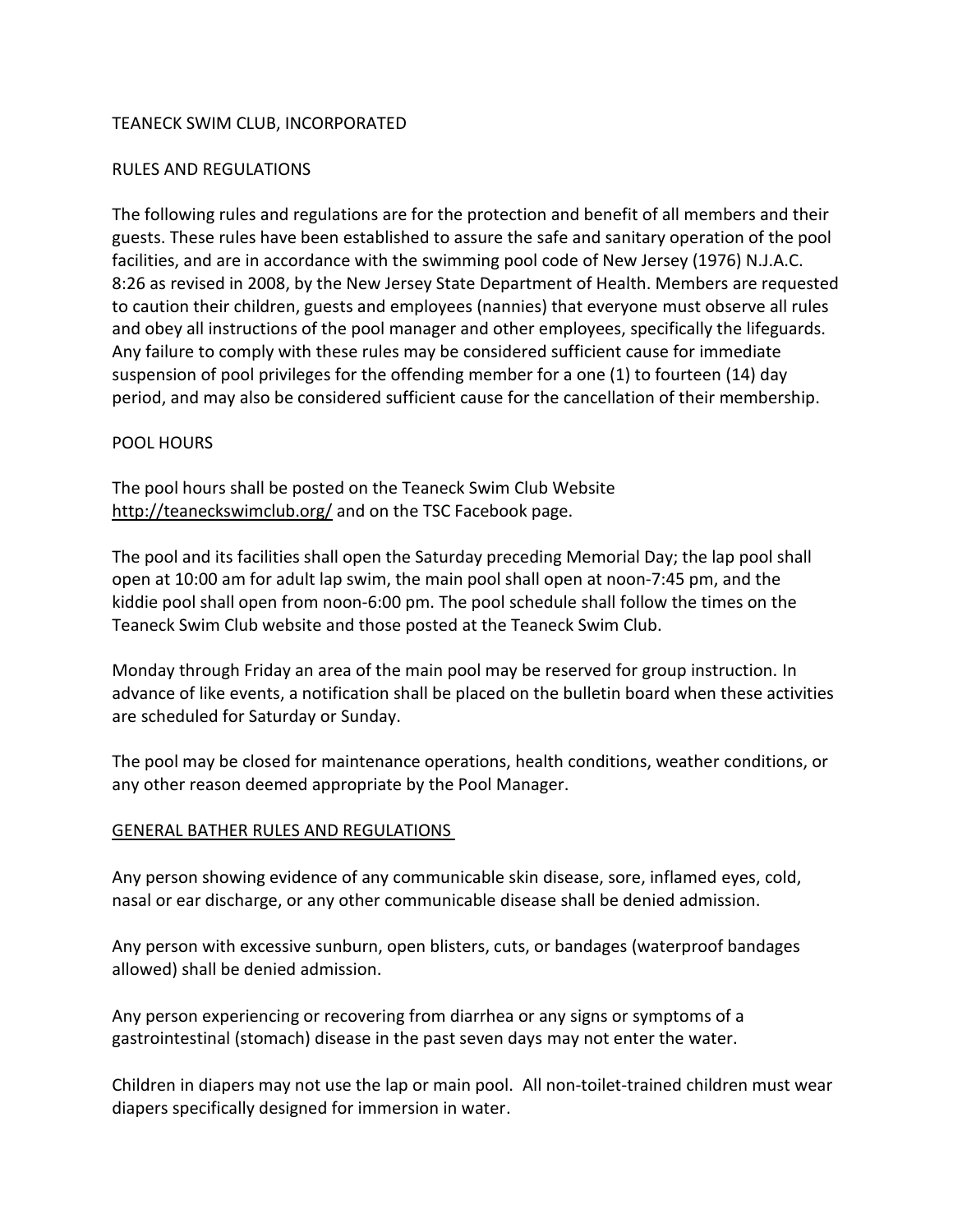Children should be encouraged to use the restroom before entering the water. Immediately report any "accidents" in the pools to a lifeguard or the Pool Manager.

No animals shall be allowed in the swimming pool, wading pool, locker rooms, or other parts of the enclosure. Service animals are allowed on the TSC grounds.

Glass containers shall be prohibited.

Conduct which endangers the safety and comfort of others shall be prohibited.

Outdoor bathing shall be prohibited during an electrical storm.

Persons under the influence of drugs or alcohol shall be prohibited from entering the water.

#### MEMBER OBLIGATIONS

Members must display their membership card when entering the Teaneck Swim Club.

If a membership card is lost, notify the gate attendant or Pool Manager. No transfer of membership cards is permitted.

There shall be a service charge of \$10.00 for replacing lost cards.

### 1. RULES OF CONDUCT

A. Members shall drive slowly and carefully on approaching roads and parking areas. Parking lot speed shall not exceed 10mph. Members' cars shall be parked in the TSC parking lot. Excessive speed, noise, or any form of annoyance to our neighbors is forbidden.

B. All bicycle riders will use bicycle racks, ride carefully, keep off private property, and respect the property of our neighbors.

C. No food,refreshments or coolers, with the exception of plastic or reusable water bottles, may be brought into the swimming pool areas or onto the grass.

- D. Food may be consumed only in the picnic area.
- E. No intoxicants may be brought onto Teaneck Swim Club grounds.
- F. Abusive language will not be tolerated.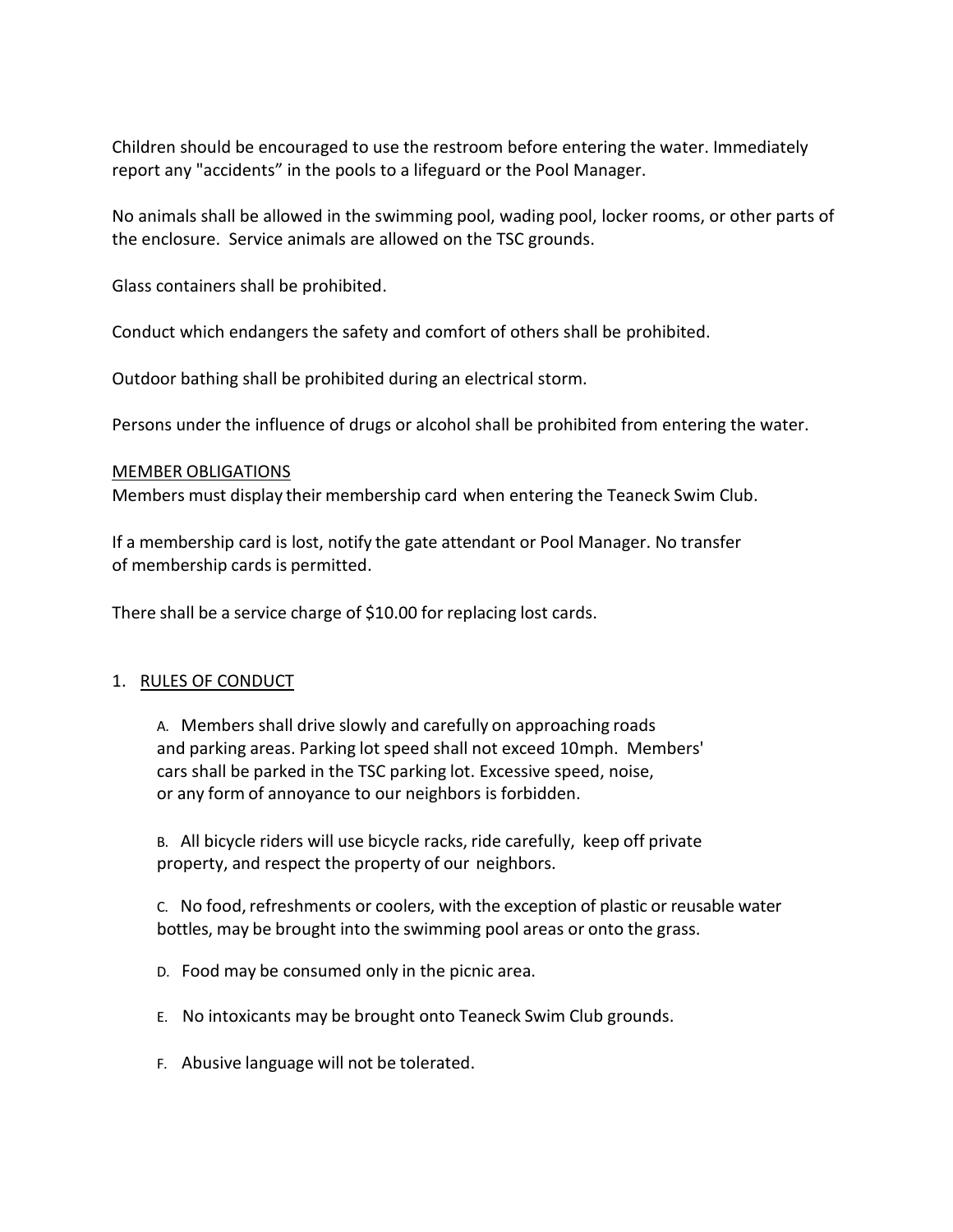G. Members are required to obey instructions or directions given by any member of the staff during an emergency.

### 2. SUSPENSION OF PRIVILEGES

Incidents of a serious nature which are subject to immediate suspension without prior notification include:

- 1. Disrespectful behavior towards the staff in the performance of their duties
- 2. Intoxication/drug induced behavior
- 3. Failure to meet financial obligations
- 4. Failure to obey parking lot one-way rules or speed limit
- 5. Fighting

Incidents of a less serious nature will be recorded on an incident report form by the manager on duty. The Board of Trustees shall review past events for possible repeat offenses.

Infractions include, but are not limited to:

- 1. Bringing glass containers onto the property
- 2. Bringing food or beverages outside the picnic/concession area
- 3. Failure to properly dispose of garbage after using the picnic/concession area
- 4. Repeated horseplay
- 3. Enforcement:
	- First Offense = Warning
	- Second Offense = suspension for one day
	- Third Offense = Suspension for two days
	- Fourth Offense = Suspension for five days
	- Fifth Offense = Suspension for seven days and review of the Family membership by Board of Trustees

No suspension or expulsion shall result in a full or partial refund of dues.

1. If at any time, there is refusal to leave the grounds, membership will be suspended without refund for at least one (1) week. If in violation a second time, membership may be revoked for the rest of the swimming season.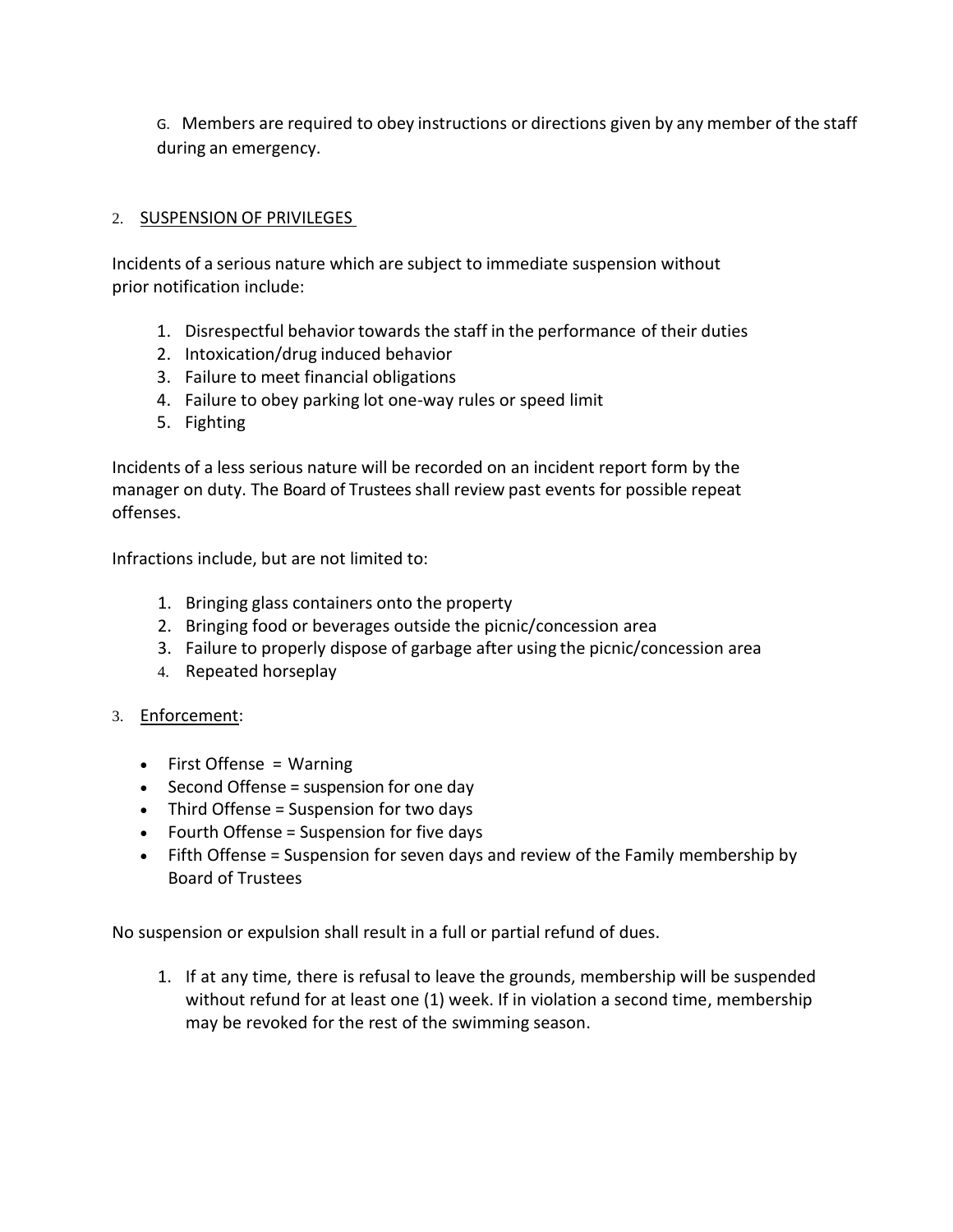# 4. GUESTS

- 1. Each member family shall be permitted to purchase guest passes.
- 2. A guest pass shall consist of admission to the Teaneck Swim Club grounds for the entire day. In the event of a closure within one hour of entry, the guest pass shall be refunded in full.
- 3. All guests must be registered by a member and accompanied by a member at all times. All guests must be registered by name on each guest pass. Members cannot register a guest and then leave the pool grounds.
- 4. All rules of members will be applicable to their guests.
- 5. Guest rates per day will be established by the Board of Trustees and shall be available on the TSC website and social media.
- 6. Members must be 16 years of age or above to register and accompany a guest.

# 5.HEALTH AND SAFETY

- 1. There is NO SMOKING permitted on Teaneck Swim Club premises.
- 2. No bandages or casts shall be permitted in the pools, with the exception of waterproof bandages.
- 3. No GLASS containers of any kind will be allowed in the Club.
- 4. Running and ball playing shall be restricted to designated areas. No running, pushing, wrestling, or causing undue disturbance shall be allowed in the pool areas.
- 5. No expectoration, spitting of water or rowdiness shall be permitted.
- 6. Only US Coast Guard Certified Personal Flotation Devices may be used in the main pool and use must be supervised by an individual who is at least 16 years old.
- 7. Children under 12 years of age shall not be permitted in the Club unless accompanied by a member at least 16 years old.
- 8. Use of the kiddie pool shall be limited to children supervised by an individual who is at least 16 years old. No metal toys will be allowed in the Kiddie pool.
- 9. A swimming suit must be worn by all bathers. Bathing attire which, in the judgment of the Pool Manager, is considered a safety hazard, shall be prohibited.
- 10. No chairs shall be permitted on pool decks except when placed by staff.
- 11. Members and guests may not cut, break, bend, or damage tables, trees, bushes, equipment, or any other part of Club property.

### 6. DIAPER POLICY

- 1. The Teaneck Swim Club policy on diapers applies to all, young and old alike.
- 2. No person is permitted in the main pool or the lap pool wearing any type of diaper.
- 3. Persons who wear diapers are not permitted in the main or lap pool. Children must be toilet trained to use the main pool.
- 4. Rubber pants and/or swim diapers are not acceptable in the main pool.